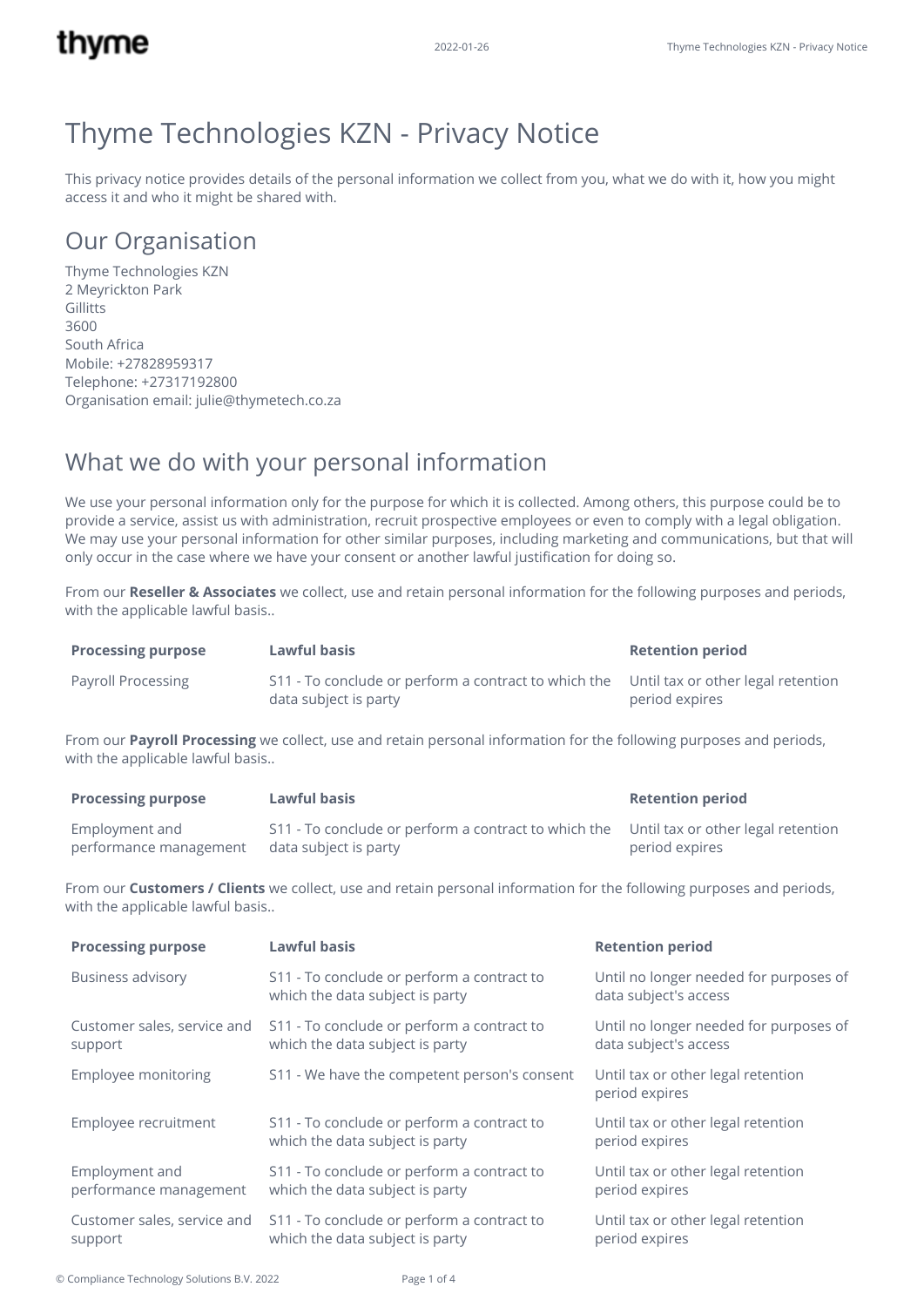| Development of Software | S11 - To conclude or perform a contract to | Upon conclusion of the service, event |
|-------------------------|--------------------------------------------|---------------------------------------|
|                         | which the data subject is party            | or promotion                          |

From our **Prospective Employees** we collect, use and retain personal information for the following purposes and periods, with the applicable lawful basis..

| <b>Processing purpose</b> | <b>Lawful basis</b>                                                           | <b>Retention period</b>                                         |
|---------------------------|-------------------------------------------------------------------------------|-----------------------------------------------------------------|
| Employee recruitment      | S11 - To conclude or perform a contract to<br>which the data subject is party | Until no longer needed for purposes of<br>data subject's access |
| Employee recruitment      | S11 - We have the competent person's consent                                  | Upon conclusion of the service, event<br>or promotion           |

## What personal information do we collect?

We only collect the minimum amount of information that is relevant to the purpose. If you interact with us on the internet, the personal information we collect depends on whether you just visit our website or, use our services. If you visit our website, your browser transmits some data automatically, such as your browsing times, the data transmitted and your IP address.

If you use our services, personal information is required to fulfill the requirements of that service.

Generally, we collect the following personal information. If there is any specific personal information to collect, we will indicate as such, at or near the time of collection.

- Identification Number
- Financial & banking details
- Data
- Online identifier
- Physical address
- Telephone number
- Email address
- Location information
- Name, together with other identifying information
- Confidential Correspondence
- Education history
- Employment history

Special personal information could be about your health, your racial or ethnic origin, your trade union membership etc. We collect the following special personal information, under the appropriate lawful basis.:

- Race or ethnic origin
	- S29 We comply with provisions concerning a data subject's race or ethnic origin
- Trade union membership
	- S30 We comply with provisions concerning a data subject's trade union membership

## We collect your personal information from the following indirect sources

| Data subject type         | <b>Personal information type</b> | <b>Indirect source name</b>        |
|---------------------------|----------------------------------|------------------------------------|
| <b>Payroll Processing</b> | Physical address                 | <b>Outsourced Payroll Customer</b> |
| <b>Payroll Processing</b> | <b>Identification Number</b>     | <b>Outsourced Payroll Customer</b> |
| <b>Payroll Processing</b> | Telephone number                 | <b>Outsourced Payroll Customer</b> |
| <b>Payroll Processing</b> | <b>Employment history</b>        | <b>Outsourced Payroll Customer</b> |
| <b>Payroll Processing</b> | Email address                    | <b>Outsourced Payroll Customer</b> |
| <b>Payroll Processing</b> | Financial & banking details      | Outsourced Payroll Customer        |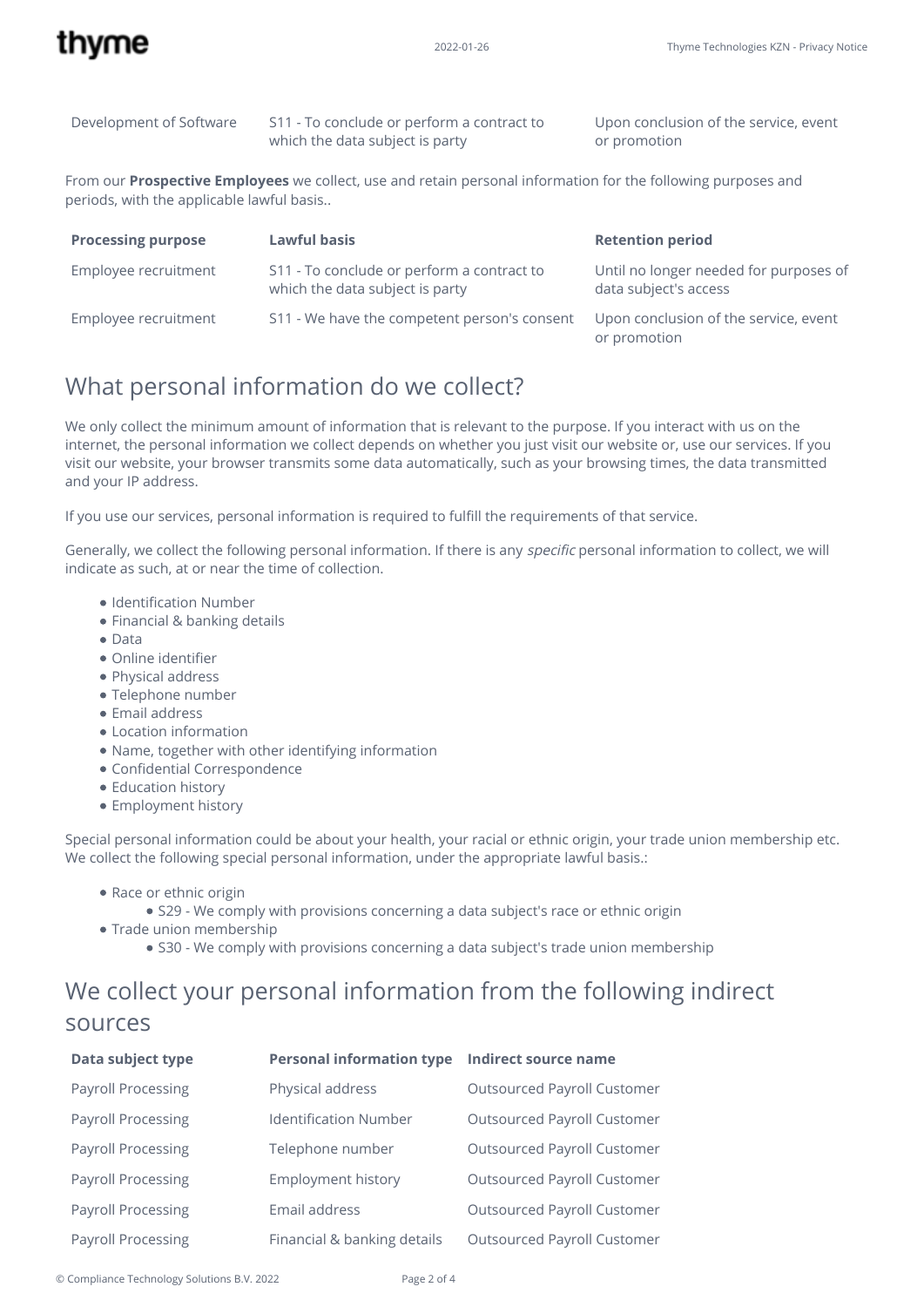## thyme

| Payroll Processing        | Location information                                 | <b>Outsourced Payroll Customer</b> |
|---------------------------|------------------------------------------------------|------------------------------------|
| <b>Payroll Processing</b> | Name, together with other<br>identifying information | <b>Outsourced Payroll Customer</b> |
| Data subject type         | <b>Special personal</b>                              | Indirect source name               |
|                           | information type                                     |                                    |
| <b>Payroll Processing</b> | Race or ethnic origin                                |                                    |

## Who might we share your personal information with?

To maintain and improve our services, your personal information may need to be shared with or disclosed to our service providers, other organisations such as ours or, in some cases, public or legal authorities.

#### **We transfer personal information to the following organisations and countries:**

| Data subject type          | <b>Organisation name</b>               | <b>Type</b> | <b>Country</b> |
|----------------------------|----------------------------------------|-------------|----------------|
| Reseller & Associates      | IronTree                               | Operator    | South Africa   |
| Reseller & Associates      | Microsoft - Office 365<br>Applications | Operator    | South Africa   |
| Reseller & Associates      | Sage Evolution                         | Operator    | South Africa   |
| Reseller & Associates      | Sage Pastel Partner Payroll            | Operator    | South Africa   |
| Payroll Processing         | IronTree                               | Operator    | South Africa   |
| Payroll Processing         | Microsoft - Office 365<br>Applications | Operator    | South Africa   |
| Payroll Processing         | <b>Network Configurations</b>          | Operator    | South Africa   |
| Payroll Processing         | Sage Evolution                         | Operator    | South Africa   |
| Payroll Processing         | Sage Pastel Partner Payroll            | Operator    | South Africa   |
| <b>Customers / Clients</b> | IronTree                               | Operator    | South Africa   |
| <b>Customers / Clients</b> | Microsoft - Office 365<br>Applications | Operator    | South Africa   |
| <b>Customers / Clients</b> | Sage Evolution                         | Operator    | South Africa   |
| <b>Customers / Clients</b> | Sage Pastel Partner Payroll            | Operator    | South Africa   |
| Prospective Employees      | Microsoft - Office 365<br>Applications | Operator    | South Africa   |

If we transfer your personal information outside of South Africa, we apply the necessary safeguards which include, confirming whether the receiving country has the proper data protection law, ensuring that there is a binding agreement between parties or, if the transfer is internal to our organisation, commitment to binding corporate rules. Details of these safeguards may be obtained by contacting us directly.

### How do we look after personal information?

We limit the amount of personal information collected to only what is fit for the purposes as described above. We restrict, secure and control all of our information assets against unauthorised access, damage, loss or destruction; whether physical or electronic. We retain personal information only for as long as is described above, to respond to your requests, or longer if required by law. If we retain your personal information for historical or statistical purposes we ensure that the personal information cannot be used further. While in our possession, together with your assistance, we try to maintain the accuracy of your personal information.